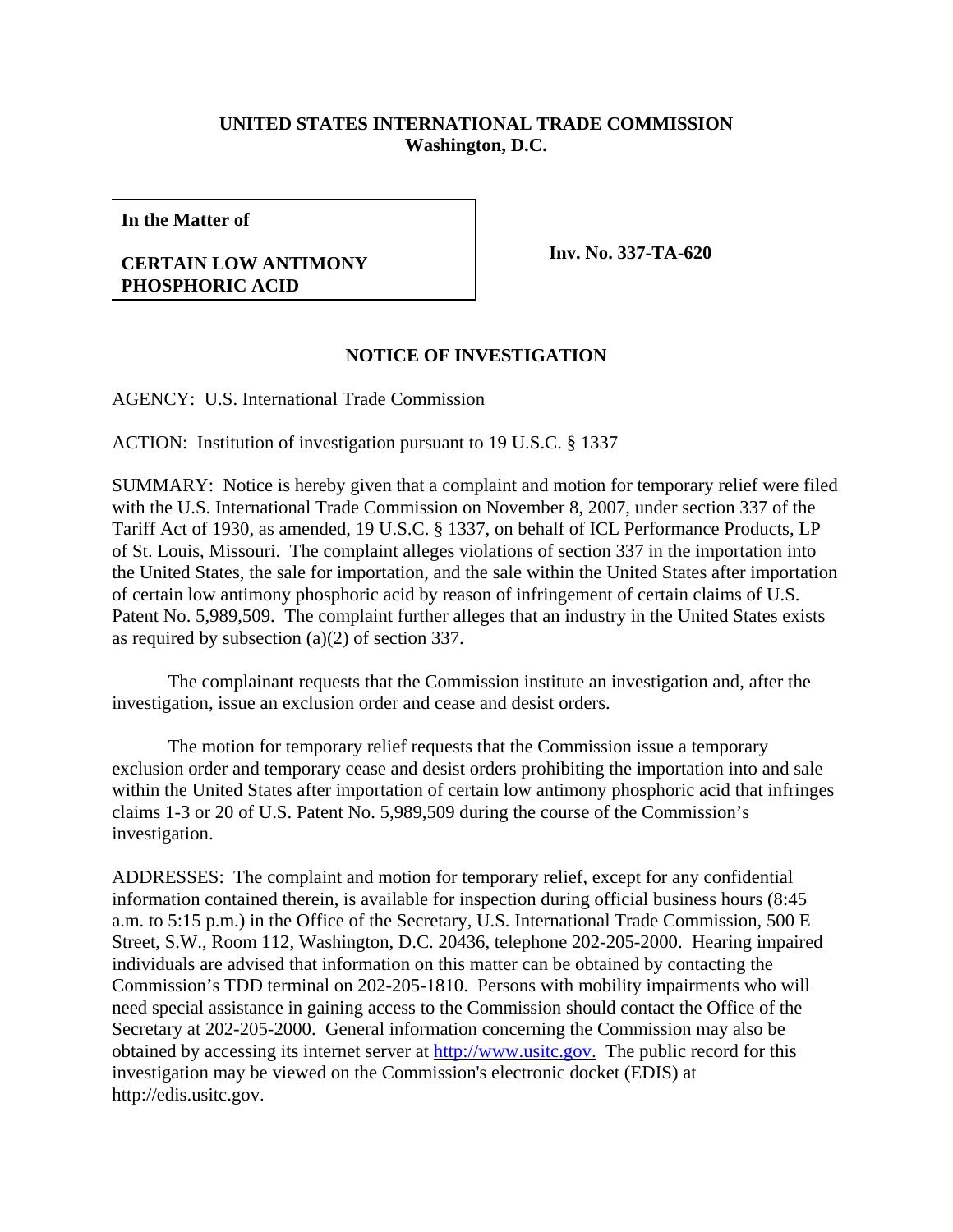FOR FURTHER INFORMATION CONTACT: Rett Snotherly, Esq., Office of Unfair Import Investigations, U.S. International Trade Commission, telephone (202) 205-2599.

AUTHORITY: The authority for institution of this investigation is contained in section 337 of the Tariff Act of 1930, as amended, and in section 210.10 of the Commission's Rules of Practice and Procedure, 19 C.F.R. § 210.10 (2007). The authority for provisional acceptance of the motion for temporary relief is contained in section 210.58 of the Commission's Rules of Practice and Procedure, 19 C.F.R. § 210.58 (2007).

SCOPE OF INVESTIGATION: Having considered the complaint, the U.S. International Trade Commission, on December 11, 2007, ORDERED THAT –

(1) Pursuant to subsection (b) of section 337 of the Tariff Act of 1930, as amended, an investigation be instituted to determine whether there is a violation of subsection  $(a)(1)(B)$  of section 337 in the importation into the United States, the sale for importation, or the sale within the United States after importation of certain low antimony phosphoric acid by reason of infringement of one or more of claims 1-3 and 20 of U.S. Patent No. 5,989,509, and whether an industry in the United States exists as required by subsection (a)(2) of section 337;

(2) Pursuant to section 210.58 of the Commission's Rules of Practice and Procedure, 19 C.F.R. § 210.58, the motion for temporary relief under subsection (e) of section 337 of the Tariff Act of 1930, which was filed with the complaint, is provisionally accepted and referred to the presiding administrative law judge for investigation;

(3) For the purpose of the investigation so instituted, the following are hereby named as parties upon which this notice of investigation shall be served:

(a) The complainant is  $-$ 

ICL Performance Products, LP 622 Emerson Road, Suite 500 St. Louis, Missouri 63141

(b) The respondents are the following entities alleged to be in violation of section 337, and are the parties upon which the complaint and motion for temporary relief are to be served:

> Maruzen Chemicals Co., Ltd. Maruzen Doshomachi Building 1-4-7, Doshomachi, Chuo-Ku Osaka 541-0045 Japan

Rasa Industries, Ltd.